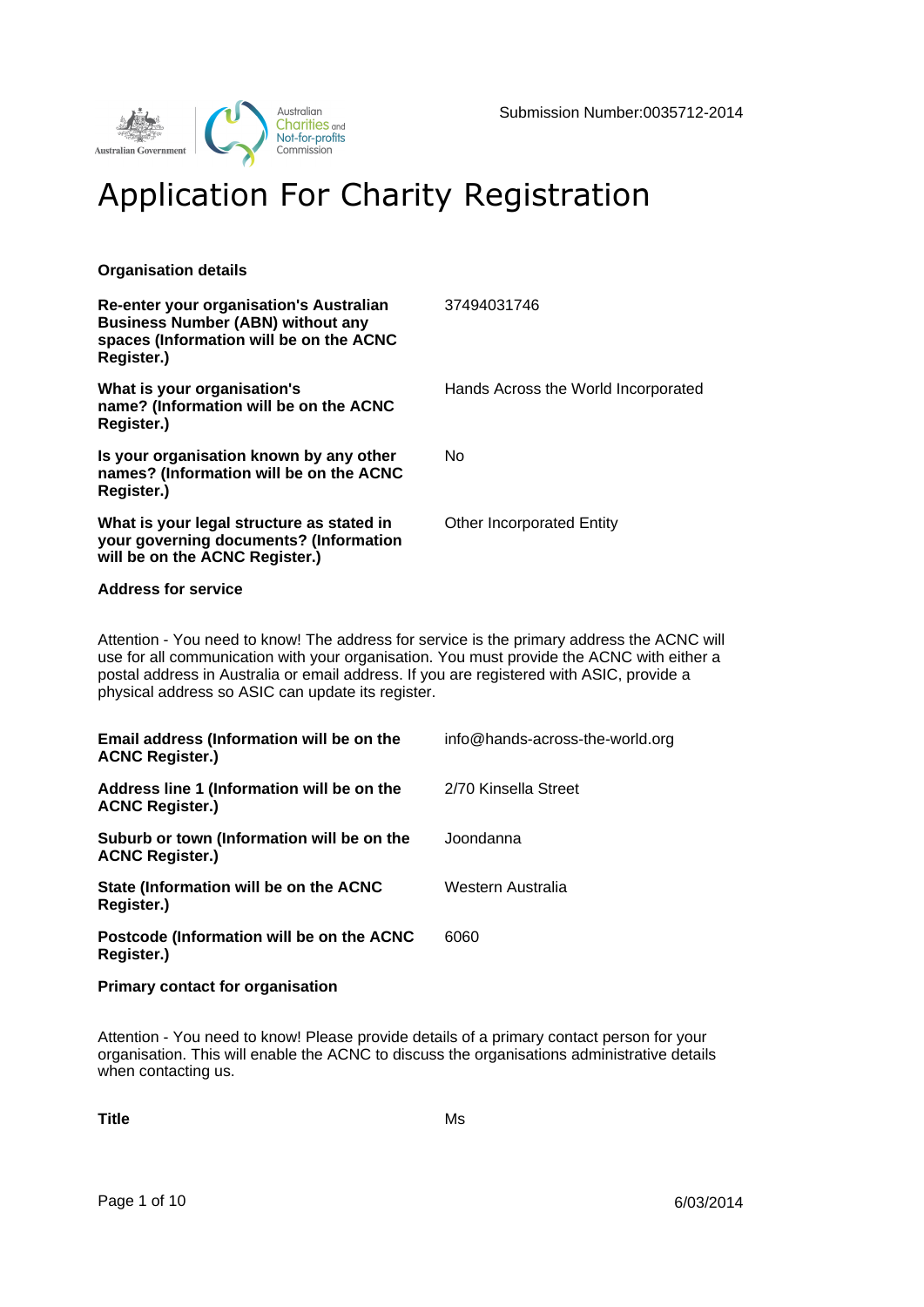



| <b>Family name</b>                                                                       | Cindy                            |
|------------------------------------------------------------------------------------------|----------------------------------|
| Given name                                                                               | <b>Debes</b>                     |
| <b>Position held</b>                                                                     | President                        |
| Date of birth (dd/mm/yyyy)                                                               | 01/08/1980                       |
| <b>Business hours phone number</b>                                                       | +61419555153                     |
| Mobile phone number                                                                      | +61419555153                     |
| <b>Email address</b>                                                                     | cindy@hands-across-the-world.org |
| <b>Business address of your organisation</b>                                             |                                  |
| Address line 1 (Information will be on the<br><b>ACNC Register.)</b>                     | 2/70 Kinsella Street             |
| Suburb or town (Information will be on the<br><b>ACNC Register.)</b>                     | Joondanna                        |
| State (Information will be on the ACNC<br>Register.)                                     | Western Australia                |
| Postcode (Information will be on the ACNC<br>Register.)                                  | 6060                             |
| Country (Information will be on the ACNC<br>Register.)                                   | <b>AUSTRALIA</b>                 |
| <b>Business hours phone number (Information</b><br>will be on the ACNC Register.)        | +61419555153                     |
| Organisation's website address, if<br>any (Information will be on the ACNC<br>Register.) | www.hands-across-the-world.org   |
| Organisation's email address, if<br>any (Information will be on the ACNC<br>Register.)   | info@hands-across-the-world.org  |

#### **Information about your organisation's governing document**

Attention - You need to know! You are required to attach a final copy of your governing documents. This will be published on the ACNC Register.

If you have more than two governing documents to attach, contact the ACNC.

You may only upload files under 9 megabytes (mb) in size. The allowed file types are: .pdf; .doc; .docx; .dotx; .gif; .jpeg; .jpg; .tif; .htm; .html; .ppt; .potx; .ppsx; .pptx; .rtf; .txt; .xls; .xlsx; .xltx; .zip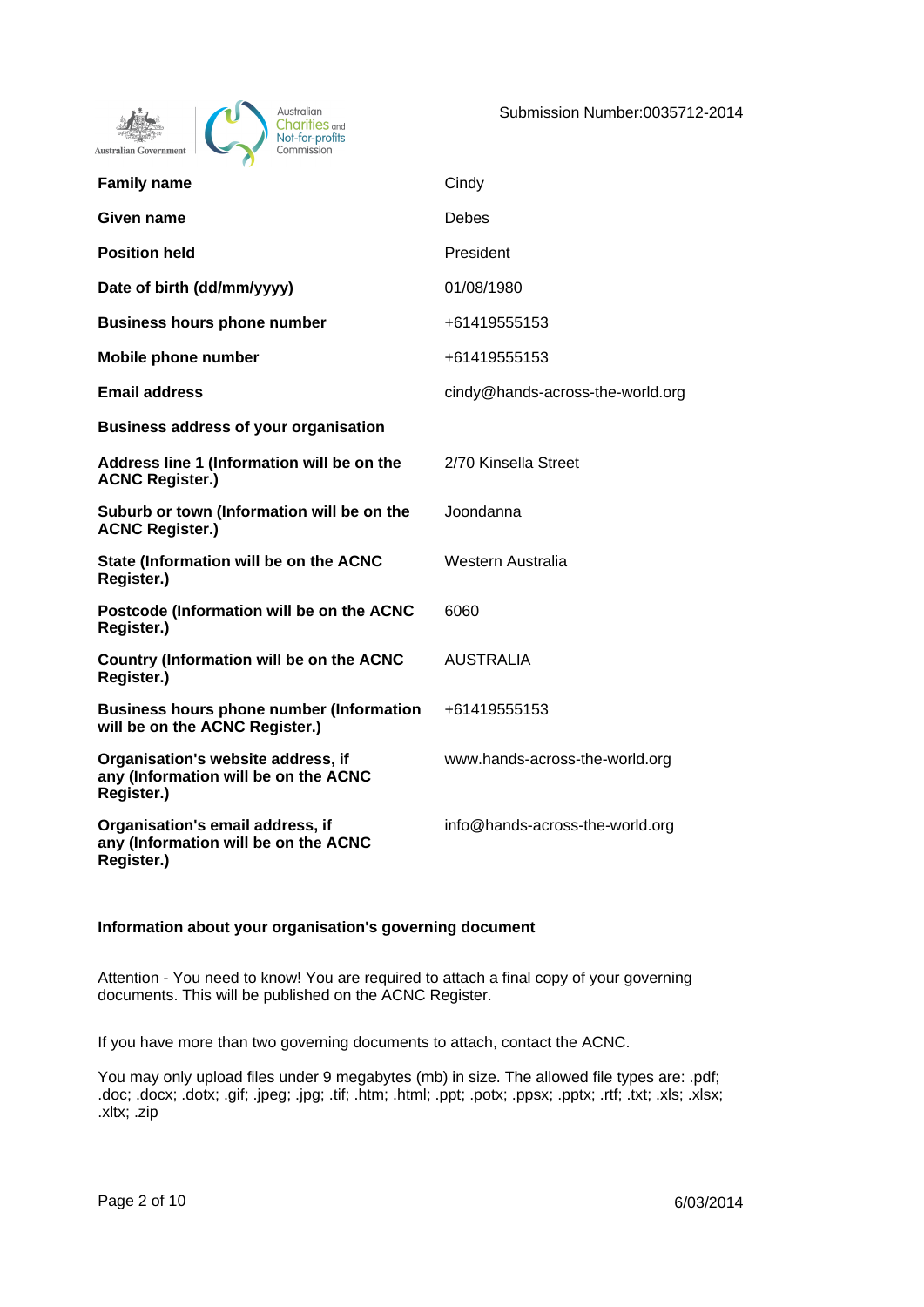| Australian<br>Charities <sub>and</sub><br>Not-for-profits<br>Commission<br>Australian Government                                                                      | Submission Number:0035712-2014                                                                                                                                                                                                               |
|-----------------------------------------------------------------------------------------------------------------------------------------------------------------------|----------------------------------------------------------------------------------------------------------------------------------------------------------------------------------------------------------------------------------------------|
| Attach a copy of your organisation's<br>governing document (for example,<br>constitution, trust deed or rule<br>book). (Information will be on the ACNC<br>Register.) | Rules of Association_HAW_2013_1of2.pdf                                                                                                                                                                                                       |
| <b>Attach another governing</b><br>document (Information will be on the ACNC<br>Register.)                                                                            | Rules of Association_HAW_2013_2of2.pdf                                                                                                                                                                                                       |
| Attach your latest annual report, if<br>any (Information will be on the ACNC<br>Register.)                                                                            | 2 year plan_17022014.JPG                                                                                                                                                                                                                     |
| Attach another document supporting your<br>application, if any (Information will be on<br>the ACNC Register.)                                                         | IMG_6876.JPG                                                                                                                                                                                                                                 |
| When was your organisation established<br>(dd/mm/yyyy)? (Information will be on the<br><b>ACNC Register.)</b>                                                         | 01/11/2013                                                                                                                                                                                                                                   |
| Which of the following best describe the purpose(s) of your organisation? You must select at<br>least one purpose.                                                    |                                                                                                                                                                                                                                              |
| Advancing education (Information will be<br>on the ACNC Register.)                                                                                                    | Yes                                                                                                                                                                                                                                          |
| Describe your organisation's activities and<br>how they advance or will advance<br>education                                                                          | - Implement a preventative approach to<br>eradicate human trafficking, forced labour<br>and sexual exploitation through education<br>- Mobilise and develop partnerships withing<br>communities and education providers<br>through education |
| Is your organisation a<br>hospital? (Information will be on the ACNC<br>Register.)                                                                                    | No                                                                                                                                                                                                                                           |
| Describe who is (or who will be) helped by<br>your organisation's main<br>activities (Information will be on the ACNC<br>Register.)                                   | Underpriviledged communities                                                                                                                                                                                                                 |
| Are you seeking registration as a public<br>benevolent institution (PBI)? (Information<br>will be on the ACNC Register.)                                              | Yes                                                                                                                                                                                                                                          |
| You have selected PBI                                                                                                                                                 |                                                                                                                                                                                                                                              |
| Download and complete the PBI Schedule and attach to this application.                                                                                                |                                                                                                                                                                                                                                              |
| Attach your completed PBI Schedule                                                                                                                                    | Hands Across the World_PBI_schedule_<br>[PDF_381kb].pdf                                                                                                                                                                                      |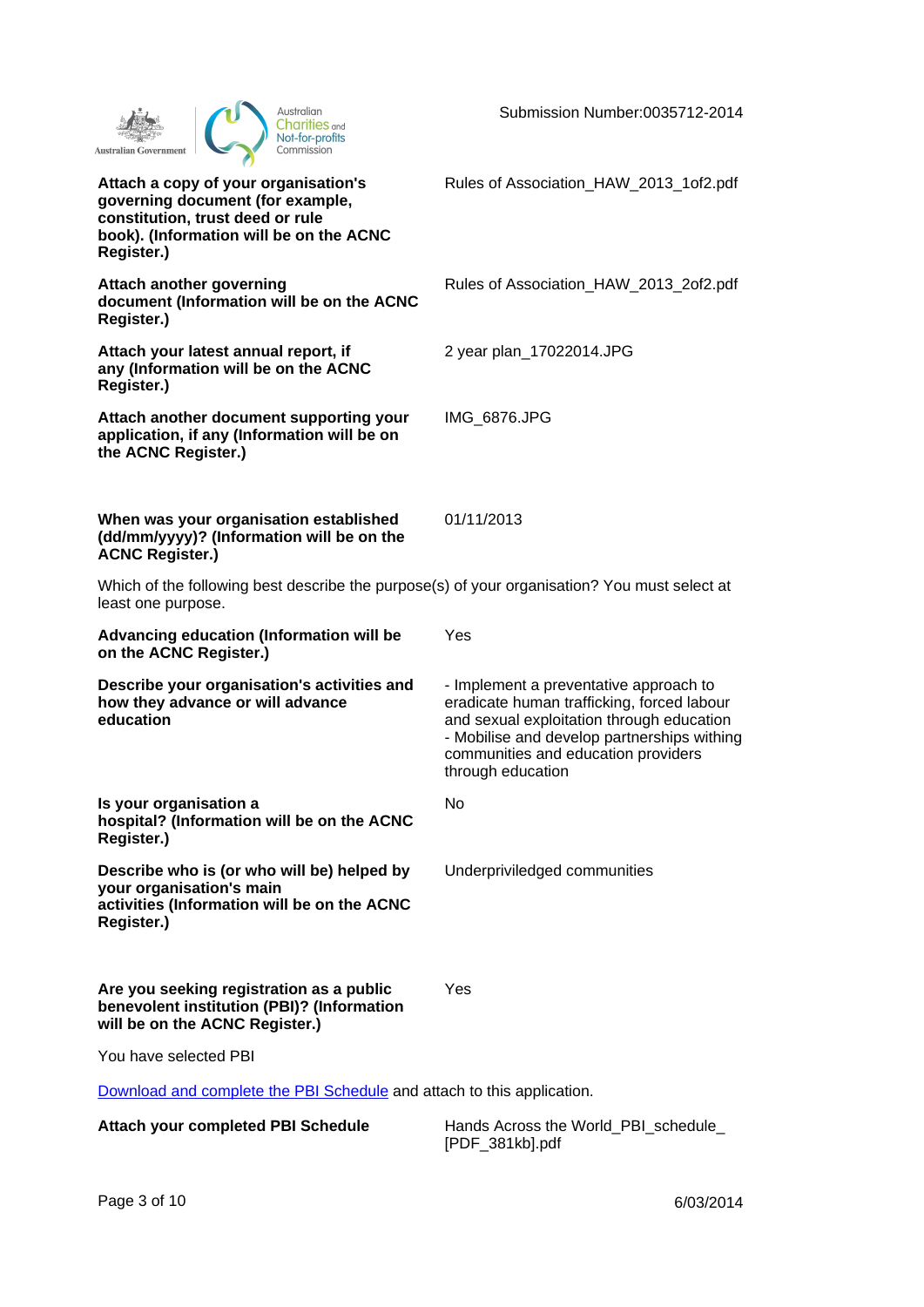

You may only upload files under 9 megabytes (mb) in size. The allowed file types are: .pdf; .doc; .docx; .dotx; .gif; .jpeg; .jpg; .tif; .htm; .html; .ppt; .potx; .ppsx; .pptx; .rtf; .txt; .xls; .xlsx; .xltx; .zip

Where in Australia are your organisation's activities conducted (or, if you are a new organisation, where will they be conducted?) Select as many states and territories as apply.

| All States and Territories (Information will<br>be on the ACNC Register.)                                                               | No              |
|-----------------------------------------------------------------------------------------------------------------------------------------|-----------------|
| Western Australia (Information will be on<br>the ACNC Register.)                                                                        | Yes             |
| Does or will your organisation provide<br>funding to an organisation operating<br>overseas?                                             | No              |
| Does or will your organisation conduct<br>activities overseas? (Information will be on<br>the ACNC Register.)                           | Yes             |
| Select all the countries in which your<br>organisation operates or intends to<br>operate (Information will be on the ACNC<br>Register.) | <b>CAMBODIA</b> |
| To what extent does your organisation<br>pursue its purposes outside Australia? (%)                                                     | 40.00           |

The ACNC uses the term 'responsible person' to refer to a person (or in some limited cases an organisation) responsible for directing a charity, and who is a member of the charity's governing body (including board or committee members) or who is a trustee

| How many responsible persons (such as    | 6.00 |
|------------------------------------------|------|
| board or committee members or trustsees) |      |
| does your organisation have?             |      |

You must add a record for each responsible person. If you do not provide with a record for each responsible person, we cannot process your application.

Attention - You need to know! Only the name of each responsible person and the position the person holds in your organisation will appear on the ACNC Register.

| <b>Title</b>                                                      | Ms           |
|-------------------------------------------------------------------|--------------|
| Family name (Information will be on the<br><b>ACNC Register.)</b> | <b>Debes</b> |
| Given name (Information will be on the<br><b>ACNC Register.)</b>  | Cindy        |
| Other given name                                                  |              |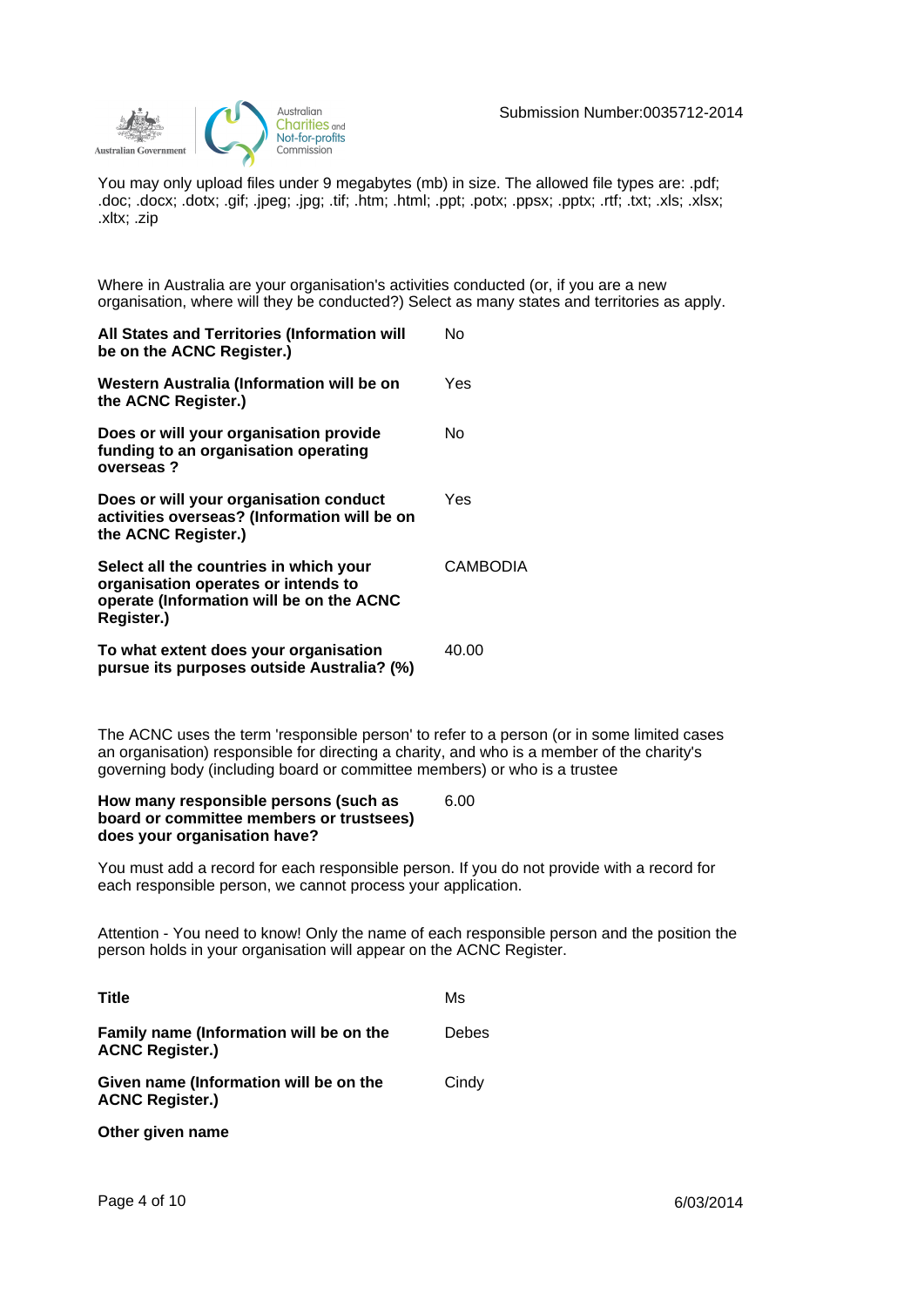| Australian<br><b>ities</b> and<br>Not-for-profits<br>Commission<br>Australian Government                        | Submission Number:0035712-2014   |
|-----------------------------------------------------------------------------------------------------------------|----------------------------------|
| Date of birth (dd/mm/yyyy)                                                                                      | 01/08/1980                       |
| <b>Residential address</b>                                                                                      |                                  |
| <b>Address line 1</b>                                                                                           | 2/70 Kinsella Street             |
| <b>Address line 2</b>                                                                                           |                                  |
| Suburb or town                                                                                                  | Joondanna                        |
| State                                                                                                           | Western Australia                |
| <b>Postcode</b>                                                                                                 | 6060                             |
| Country                                                                                                         | <b>AUSTRALIA</b>                 |
| <b>Business hours phone number</b>                                                                              | +61419555153                     |
| Mobile phone number                                                                                             |                                  |
| <b>Email address</b>                                                                                            | cindy@hands-across-the-world.org |
| Is this person of Aboriginal origin?                                                                            |                                  |
| Is this person of Torres Strait Islander<br>origin?                                                             |                                  |
| What language does the person mainly<br>speak at home?                                                          | English                          |
| <b>Position held</b>                                                                                            | President                        |
| If 'other' was selected, describe the position<br>held                                                          |                                  |
| Should this person's name and position be<br>withheld (not published) from the ACNC<br><b>Register?</b>         | No                               |
| What is the reason or reasons the ACNC<br>should not publish this information?                                  |                                  |
| Explain how publishing the information<br>falls into the categories you have just<br>identified.                |                                  |
| Attention - You need to know! Check the ASIC Register of Banned or Disqualified Persons on<br>the ASIC website. |                                  |
| Have you searched the ASIC Register of<br><b>Banned or Disqualified Persons for the</b>                         | Yes                              |

**name (and any known former names) of** 

**this responsible person?**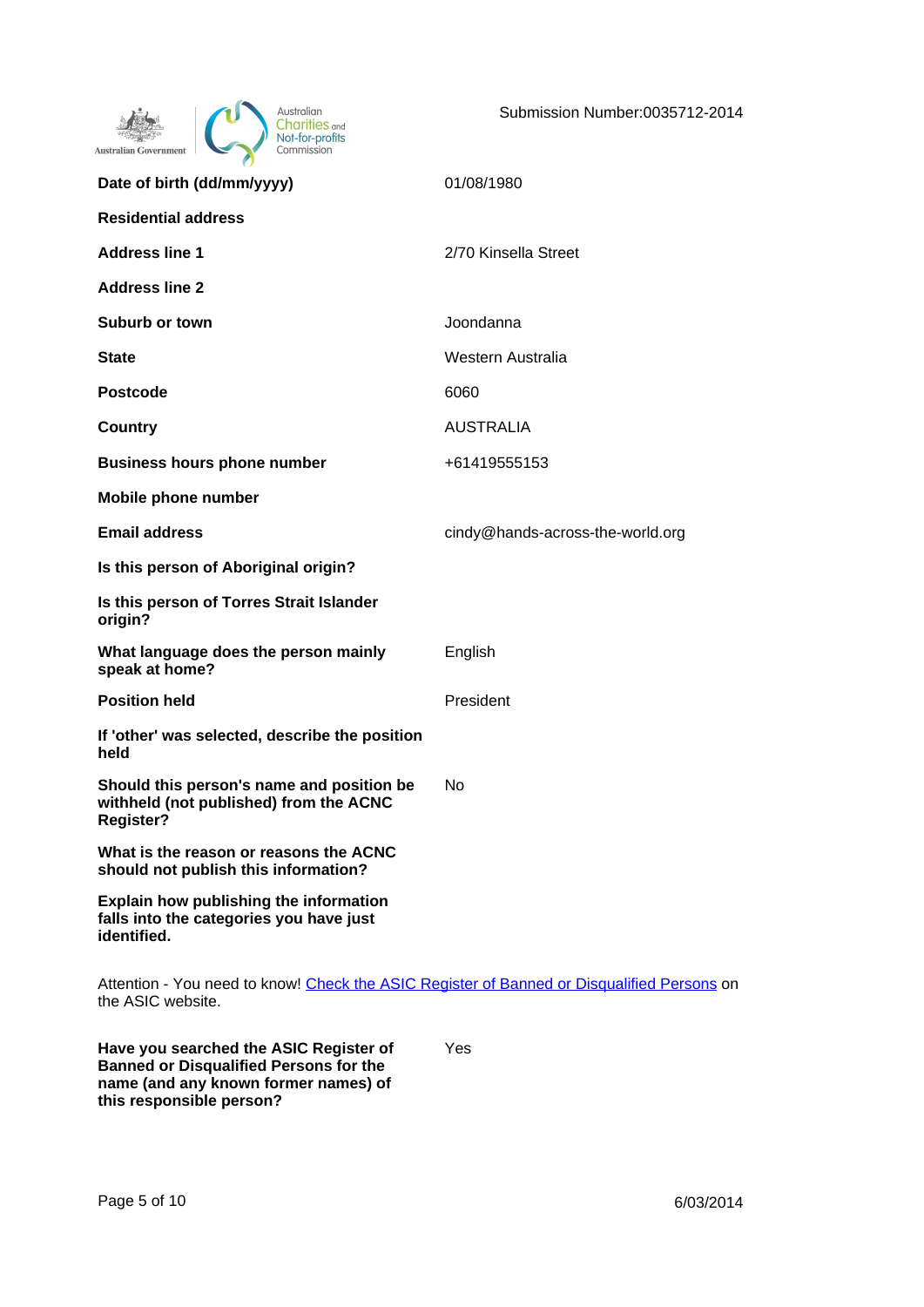| Australian<br>Charities <sub>and</sub><br>Not-for-profits<br>Commission<br><b>Australian Government</b>                               | Submission Number:0035712-2014                                                       |
|---------------------------------------------------------------------------------------------------------------------------------------|--------------------------------------------------------------------------------------|
| Income and expenditure - last financial year                                                                                          |                                                                                      |
| What was the gross amount of income for<br>your organisation in the last financial year?<br>$($ \$)                                   | 1200.00                                                                              |
| What was the gross amount of expenditure<br>for your organisation in the last financial<br>year? $($ \$)                              | 1200.00                                                                              |
| Income and expenditure - current financial year                                                                                       |                                                                                      |
| What is the estimated gross amount of<br>income for your organisation in the current<br>financial year? (\$)                          | 25000.00                                                                             |
| What percentage of your income comes<br>from donations? (%)                                                                           | 70.00                                                                                |
| What percentage of your income comes<br>from other fundraising activities? (%)                                                        | 30.00                                                                                |
| What percentage of your organisation's<br>expenditure is devoted to pursuing its<br>purposes outside Australia? (%)                   | 100.00                                                                               |
| Where does your organisation get funds<br>from now?                                                                                   | Donations                                                                            |
| Where does your organisation intend to get<br>funds from in the future?                                                               | Fundrasing, Donations, Government grant,<br>social sustainable enterprise activities |
| <b>Financial reporting</b>                                                                                                            |                                                                                      |
| Does your financial year end on 30<br>June? (Information will be on the ACNC<br>Register.)                                            | Yes                                                                                  |
|                                                                                                                                       |                                                                                      |
| Attention - Important information! This information is collected for the ATO and will be<br>provided to the ATO.                      |                                                                                      |
| What tax concessions is your organisation seeking endorsement for?<br>Refer to <b>Endorsement to access charity tax concessions</b> . |                                                                                      |
| Income tax exemption                                                                                                                  | Yes                                                                                  |
| Does your organisation comply with all the<br>substantive requirements in its governing<br>rules?                                     | Yes                                                                                  |

**Does your organisation apply its income and assets solely for the purpose for which it is established?** Yes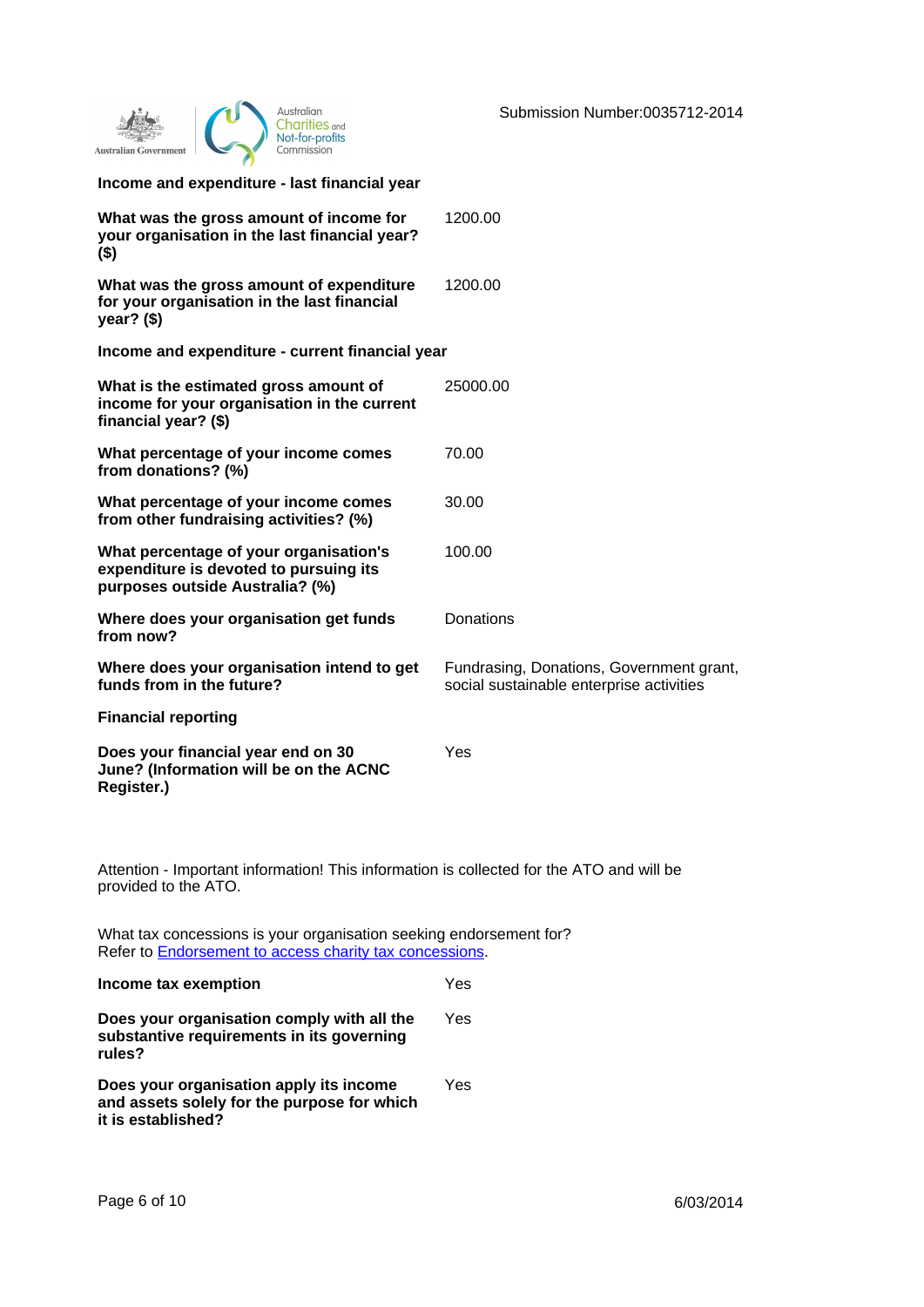| Australian<br>Commission<br><b>Australian Government</b>                                                       | Submission Number:0035712-201 |
|----------------------------------------------------------------------------------------------------------------|-------------------------------|
| Fringe benefit tax exemption (capped at<br>\$30,000)                                                           | No                            |
| Fringe benefit tax rebate (capped at<br>\$30,000)                                                              | No                            |
| Goods and services tax concessions                                                                             | Yes                           |
| From what date do you wish to be endorsed<br>for the available concessions?<br>(dd/mm/yyyy)                    | 15/03/2014                    |
| This information is collected for the ATO and will be provided to the ATO and other Registers<br>if applicable |                               |
| Endorsement as a deductible gift recipient                                                                     |                               |
| Are you seeking endorsement as a<br>deductible gift recipient?                                                 | Yes                           |

To find out whether your organisation meets the requirements to be endorsed as a deductible gift recipient please visit the ATO website at www.ato.gov.au/non-profit/

**Do you operate and pursue your purposes principally in Australia?** Yes

**Endorsement as a whole deductible gift recipient**

| Are you seeking endorsement for your<br>organisation as a whole as a deductible gift<br>recipient? | Yes                             |  |
|----------------------------------------------------------------------------------------------------|---------------------------------|--|
| Which item applies to your organisation?                                                           | Charitable services institution |  |

Attention - Stop! You are required to complete and upload the >Charitable services [institution schedule.](http://www.ato.gov.au/nonprofit/content.aspx?doc=/content/77040.htm) Save your application and resume it when you are ready to upload.

| If prompted, download, complete and<br>attach your relevant deductible gift<br>recipient schedule            | Charitable services institution schedule for<br>DGR 05032014.pdf |
|--------------------------------------------------------------------------------------------------------------|------------------------------------------------------------------|
| From what date does your organisation<br>want to be endorsed as a deductible gift<br>recipient? (dd/mm/yyyy) | 15/03/2014                                                       |
| Do you have a revocation clause in your<br>governing documents?                                              | Yes                                                              |
| Please state the revocation clause number<br>(ie 12.06) in your governing document                           | clause 25 ' Rules of Association'                                |
| Endorsement as a part deductible gift recipient                                                              |                                                                  |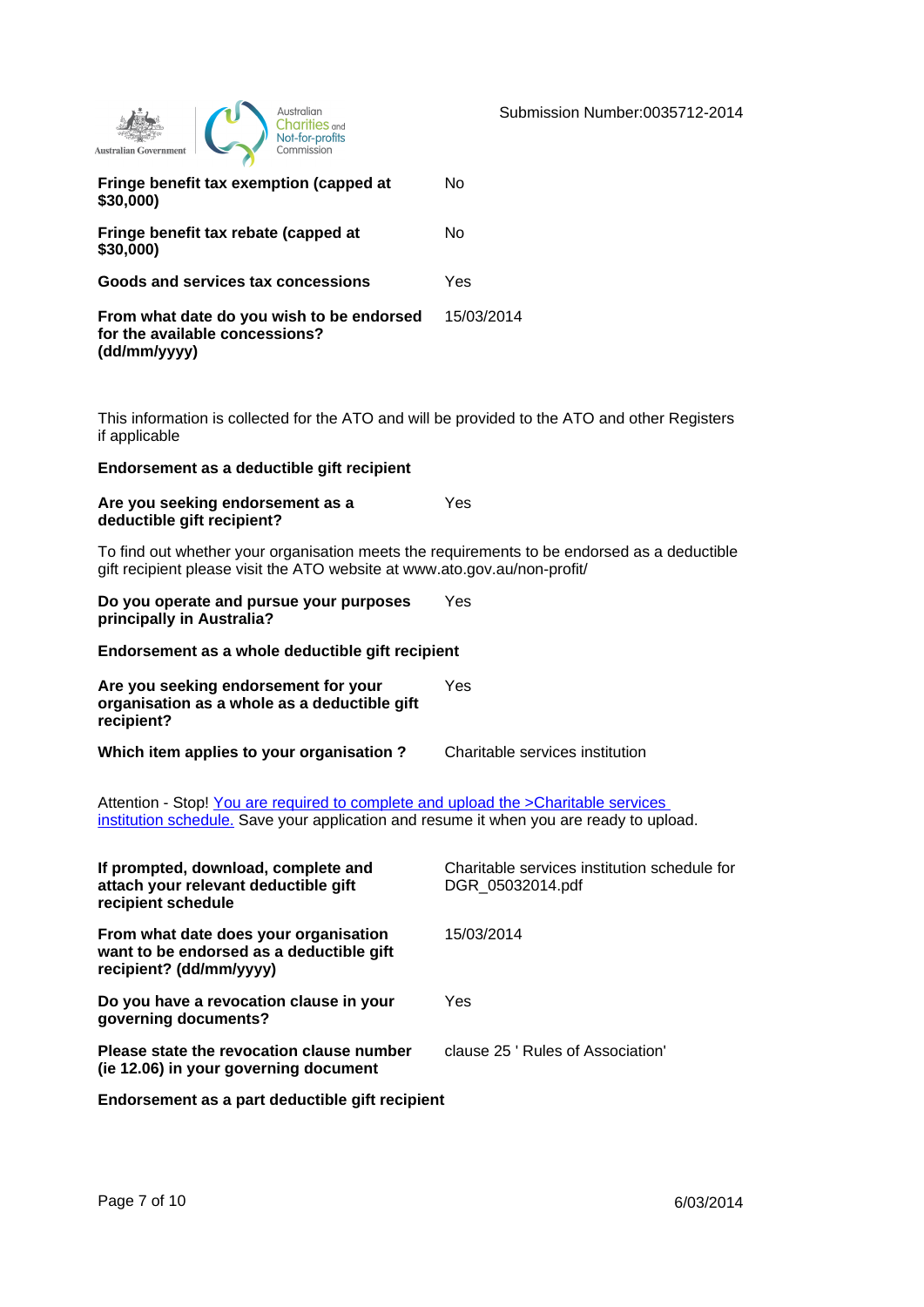Submission Number:0035712-2014

| Australian<br><b>arities</b> and<br>Not-for-profits<br>Commission<br><b>Australian Government</b>                                                                       |     |
|-------------------------------------------------------------------------------------------------------------------------------------------------------------------------|-----|
| Are you seeking endorsement for your<br>N٥<br>organisation as a deductible gift recipient<br>for a fund, authority or institution your<br>organisation owns or includes |     |
| Would you like to include an additional item<br>relevant to your organisation's fund,<br>authority or institution?                                                      | N٥  |
| Would you like to include a further<br>additional item relevant to your<br>organisation's fund, authority or<br>institution?                                            | N٥  |
| Are you seeking endorsement for your<br>organisation with the Register of<br><b>Environmental Organisations (REO)?</b>                                                  | No  |
| Are you seeking endorsement for your<br>organisation with the Register of Cultural<br><b>Organisations (ROCO)?</b>                                                      | N٥  |
| Are you seeking endorsement for your<br>organisation with the Register of Harm<br><b>Prevention Charities (RHPC)?</b>                                                   | No  |
| Are you seeking endorsement for your<br>organisation with the Overseas Aid Gift<br><b>Deduction Scheme (OAGDS)?</b>                                                     | Yes |
| Has your organisation been conducting<br>overseas development/relief activities for at<br>least 12 months?                                                              | Yes |

You have selected the DGR item under the OAGDS and have answered yes to the question 'Has your organisation been conducting overseas development/relief activities for at least 12 months'? [Please refer to the OAGDS website to check your organisation's eligibility](http://aid.dfat.gov.au/Publications/Pages/oagds-guidelines.aspx). Your contact details will be passed on to representatives of OAGDS who will be in contact with you shortly about the referral.

**Are you seeking endorsement as:** WHOLE

This is the person the ACNC will contact during the registration process.

| Is the contact person for this application | Yes. |
|--------------------------------------------|------|
| the same as the contact person for the     |      |
| organisation?                              |      |

You can request to withhold from the ACNC Register details of your organisation or responsible person in limited circumstances, primarily where it could endanger public safety. Please see our Withholding and Removal policy.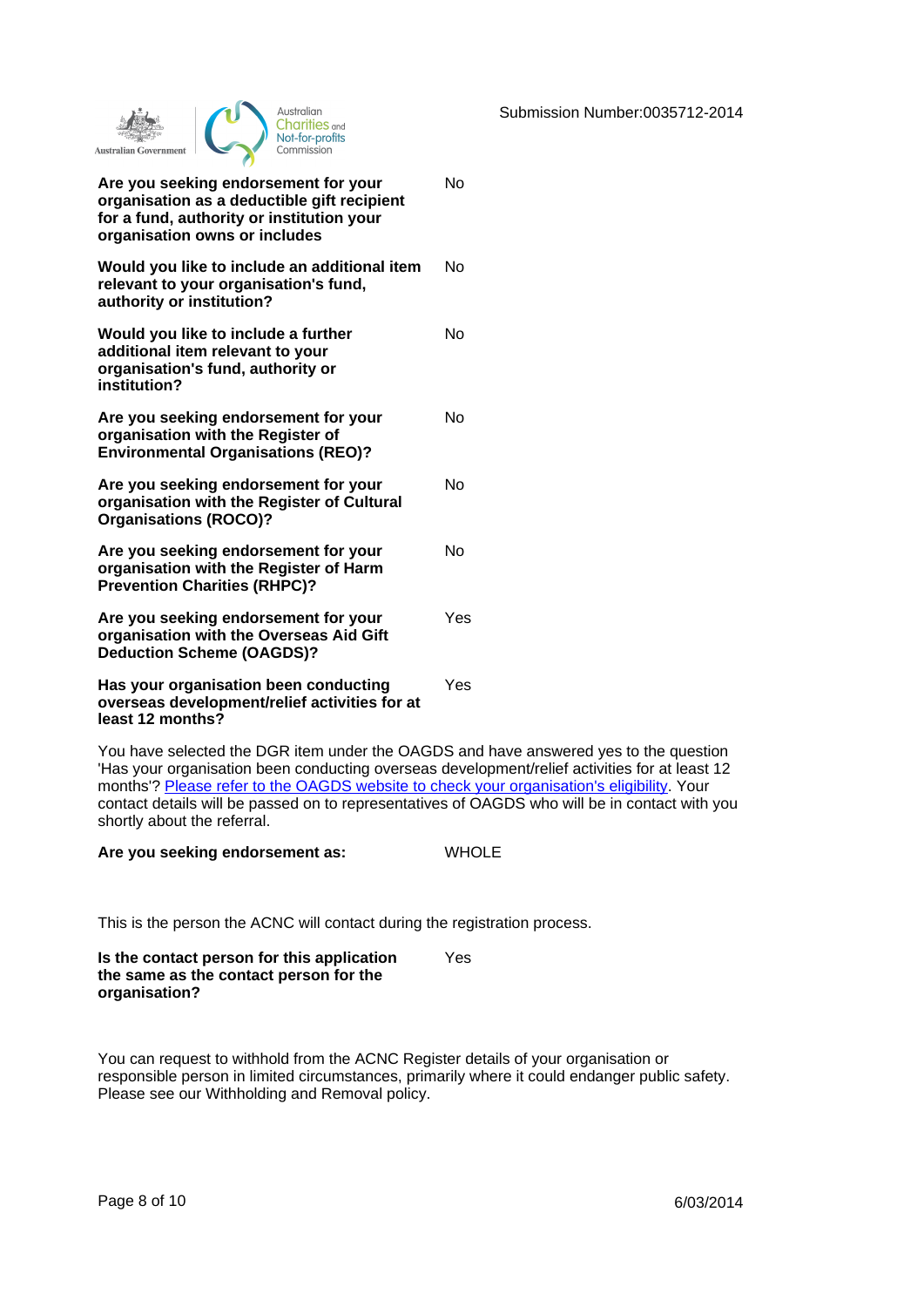

Attention - You need to know! There is a general public interest in favour of publication as transparency and accountability contribute to public trust and confidence in charities. The ACNC Act therefore limits the categories of information that can be withheld or removed from the ACNC Register.

**Do you want to request information to not be published on the ACNC Register?** No

### **Privacy**

The ACNC is authorised by the **Australian Charities and Not for Profits Commission Act 2012 (Cth)** (the ACNC Act) to ask for the information in this form. We will use this information to assess your organisation's entitlement to registration under section 25-5 of the ACNC Act. If we do not collect this information, we cannot process the application for registration.

Some of the information (as indicated by the "R" icon") will be published on the ACNC register in accordance with section 40-5 of the ACNC Act.

Where authorised to do so, we may give the information collected in this form to other agencies. We have indicated at the relevant fields what information will be given to particular agencies.

Attention - You need to know! The ACNC's privacy policy is available on our website [\(www.acnc.gov.au\)](http://www.acnc.gov.au/). The policy contains important information about your privacy, including information about how you can access and seek correction of information we hold about you, how you may complain about a breach of the Australian Privacy Principles and how the ACNC will deal with any privacy complaints

Attention - Important information!Penalties may be imposed for giving false or misleading information